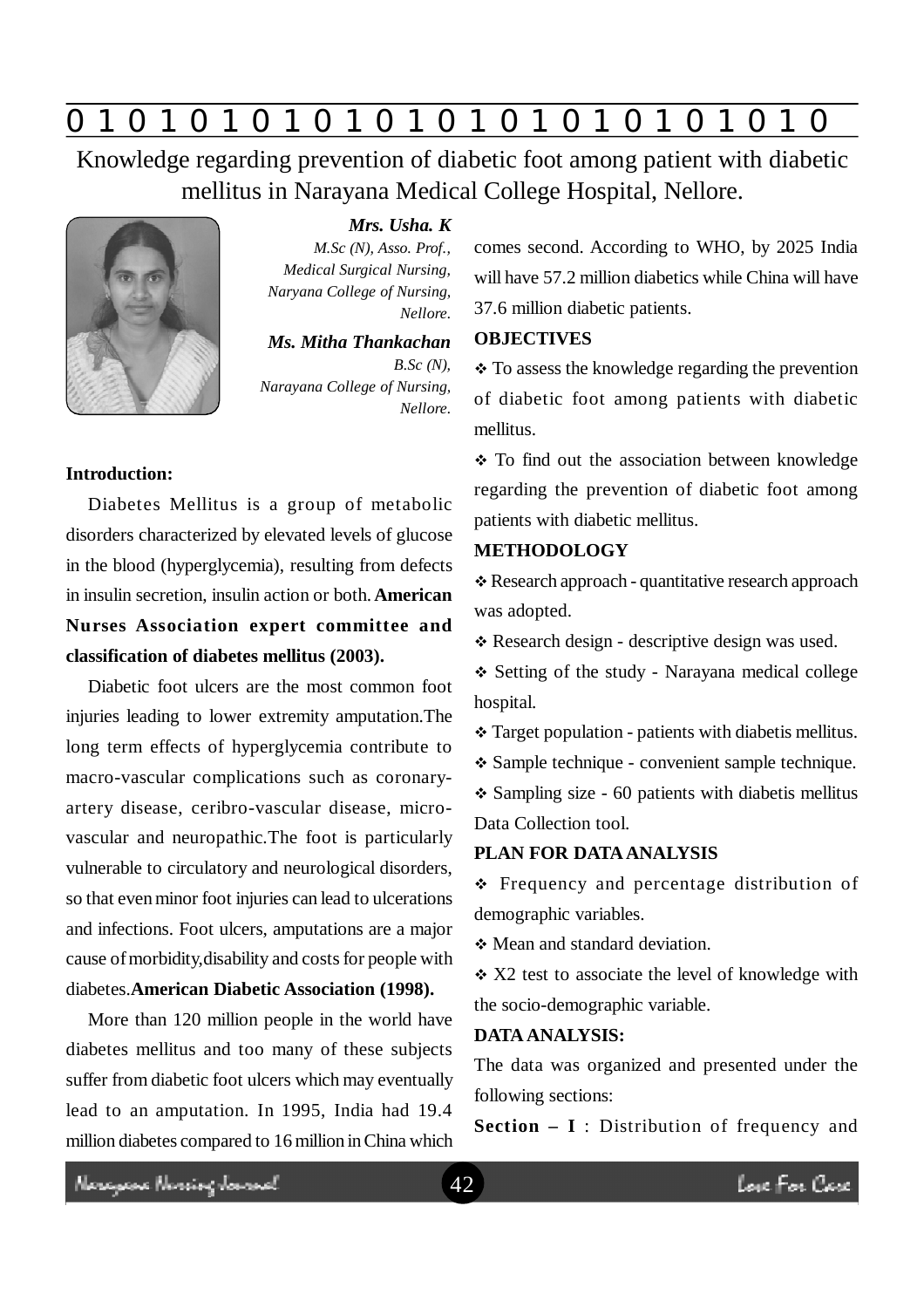# **0 z 0 z 0 z 0 z 0 z 0 z 0 z 0 z 0 z 0 z 0 z 0 z 0**

percentage of socio demographic variables.

# **Section – II** :

1. Description of level of knowledge on prevention of diabetic foot among patients with diabetic mellitus.

2. Mean and standard deviation of level of knowledge regarding prevention of diabetic foot among diabetic mellitus.

**Section – III:** Association of socio demographic variables with knowledge on prevention of diabetic foot among patients with diabetic mellitus.

# **RESULTS:**

# **SECTION – I**



**Fig-1: Percentage distribution of patients with diabetes mellitus based on habits.**



**Fig-2: Percentage distribution of patients with diabetes mellitus based on duration of diabetes.**



**Fig-3: percentage distribution of patients with diabetis mellitus based on type of use of diabetic medication.**





**Fig-4: percentage distribution of patients with diabetis mellitus based on level of knowledge.**

Table 1: Distribution of mean and standard deviation of level of knowledge of patients with diabetis mellitus.

|                              | Mean | <b>Standard Deviation</b> |
|------------------------------|------|---------------------------|
| Knowledge Level $\vert$ 3.48 |      | 10.11                     |

#### **FINDINGS OF THE STUDY :**

\* The mean knowledge level of patients with diabetis mellitus is 3.48 and the standard deviation is 10.11.

\* The study showed that age, gender, occupation,

Neregeae Nereing Januard